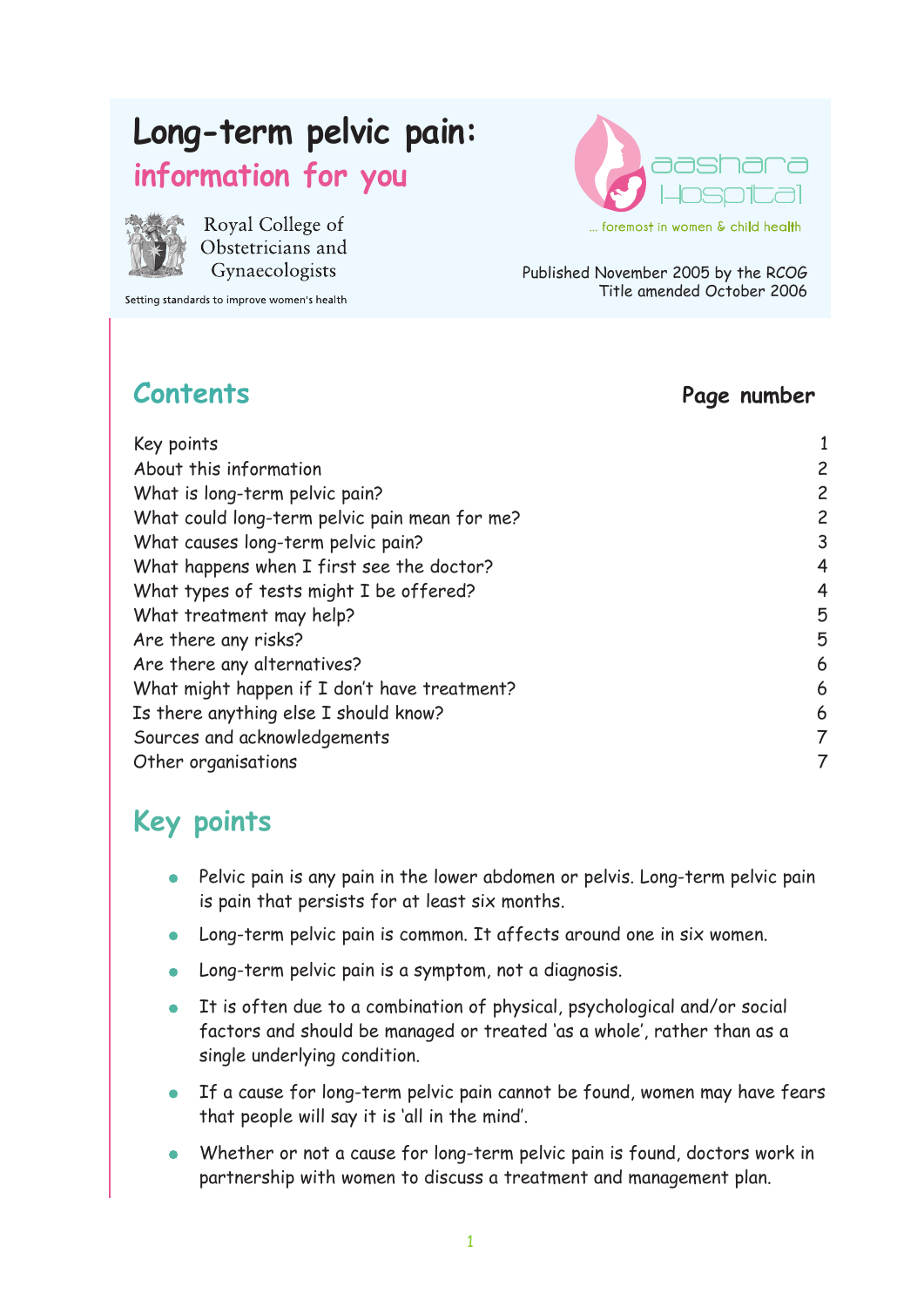

#### **About this information**

This information is intended to help you if you have long-term pelvic pain. It is based on the Royal College of Obstetricians and Gynaecologists (RCOG) guideline **The Initial Management of Chronic Pelvic Pain** (published by the RCOG in April 2005).

This information tells you about:

- the main factors that may contribute to long-term pelvic pain
- what your doctors can do to investigate and identify the cause of your pain
- the most effective methods recommended in the UK for managing long-term pelvic pain.

This information tells you about the recommendations the RCOG guideline makes and aims to help you and your healthcare team make the best decisions about your care. It is not meant to replace advice from a doctor or nurse about your own situation. This information does not tell you about what can be done for women whose initial treatment has not been successful. It does not tell you in detail about conditions that may be the cause of long-term pelvic pain, or about treatments for those conditions. For further information about these conditions see the section on **Other organisations**.

 $\triangleright$  Some of the recommendations here may not apply to you. This could be because of some other illness you have, your general health, your wishes, or some or all of these things. If you think the treatment or care you get does not match what we describe here, talk about it with your doctor, nurse or another member of your healthcare team.

#### **What is long-term pelvic pain?**

Pelvic pain is any pain you feel in the lower abdomen or pelvis. Healthcare professionals consider pelvic pain to be long-term if:

- you experience it either constantly or intermittently for at least six months
- it happens at times other than when you have your period or sexual intercourse.

Long-term pelvic pain is common. It affects around one in six women. Long-term pelvic pain is not a diagnosis in itself but a description of a symptom.

#### **What could long-term pelvic pain mean for me?**

How we experience pain is an individual matter and may depend upon any number of factors. Long-term pain can be very difficult to live with. It may cause you emotional, social and even economic difficulties. You may experience depression, difficulties in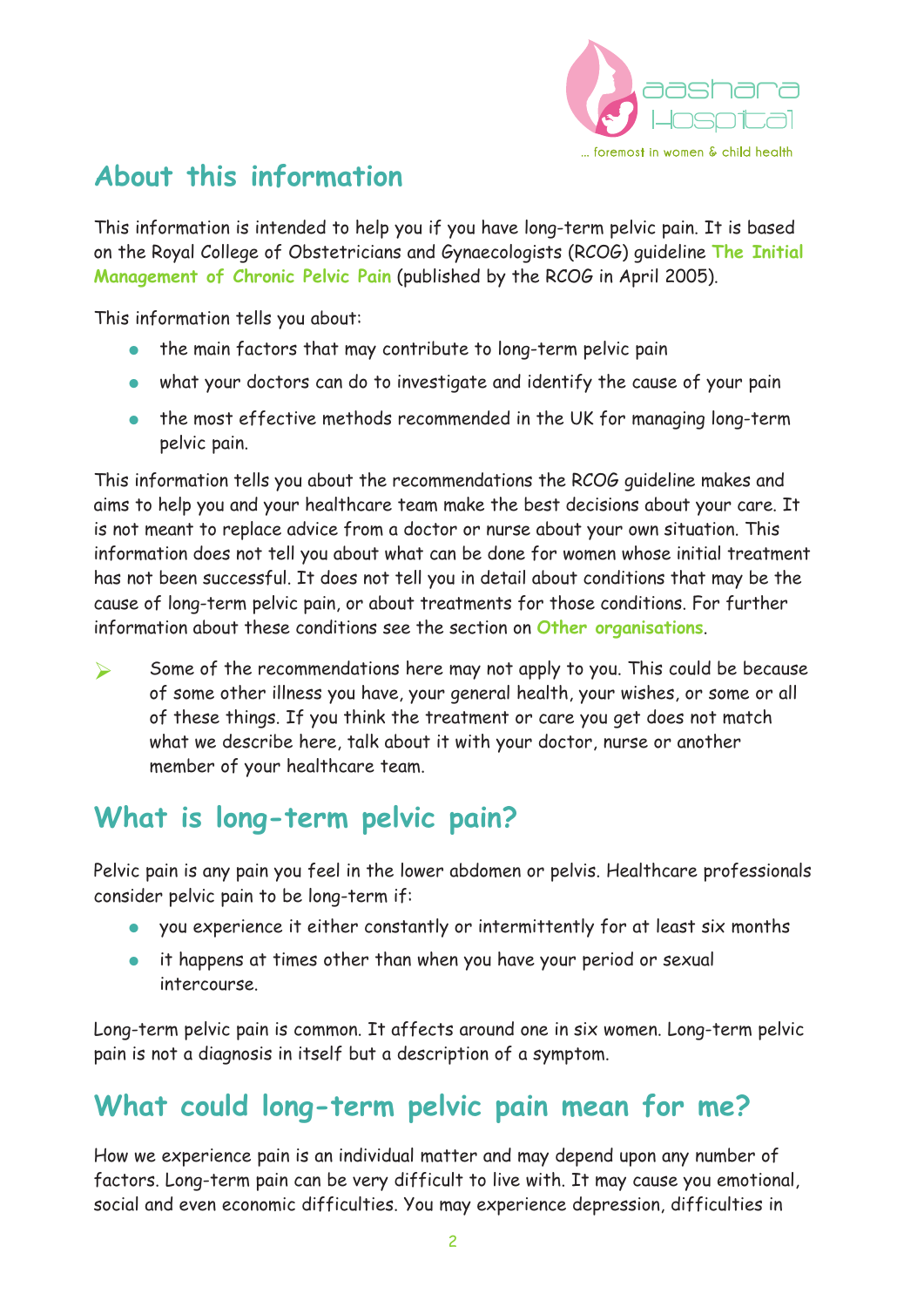

sleeping and a disruption to your daily routine. Your may fear the worst about your pain, believing that it means you have cancer or you have a serious problem that may affect you having a baby. You may have fears that people will say your pain is 'all in the mind'. The pain is not 'all in your mind'.

The reasons for long-term pelvic pain are not always easy to diagnose. It is not always possible to treat. Women may need support in managing and coping with their pain.

Even if no reason can be found for the pain, many women find that the quality of their lives improves when they get a better understanding of what is involved.

#### **What causes long-term pelvic pain?**

In many cases, your healthcare professional will not be able to identify an underlying problem or give a clear diagnosis and he or she will only be able to assure you that there is no serious medical problem.

Long-term pelvic pain is often caused by a combination of physical, psychological and/or social factors, rather than a single underlying condition.

These factors include:

- endometriosis (a condition where cells of the lining of the womb (the endometrium) are found elsewhere in the body, usually in the pelvis)
- adenomyosis (a condition where the endometrium is in pockets within the muscle wall of the womb)
- pelvic inflammatory disease (PID) (an infection of the womb, fallopian tubes and/or pelvis)
- interstitial cystitis (bladder inflammation)
- musculoskeletal pain (pain in your joints, muscles, ligaments and bones)
- irritable bowel syndrome (IBS)
- depression, including postnatal depression
- previous or ongoing traumatic experiences such as sexual abuse in some women
- adhesions (areas of scarred tissue that may be a result of a previous infection, endometriosis or surgery) – although these are common, they do not always cause pain
- trapped or damaged nerves in the pelvic area.

For some women with long-term pelvic pain none of these factors may be found.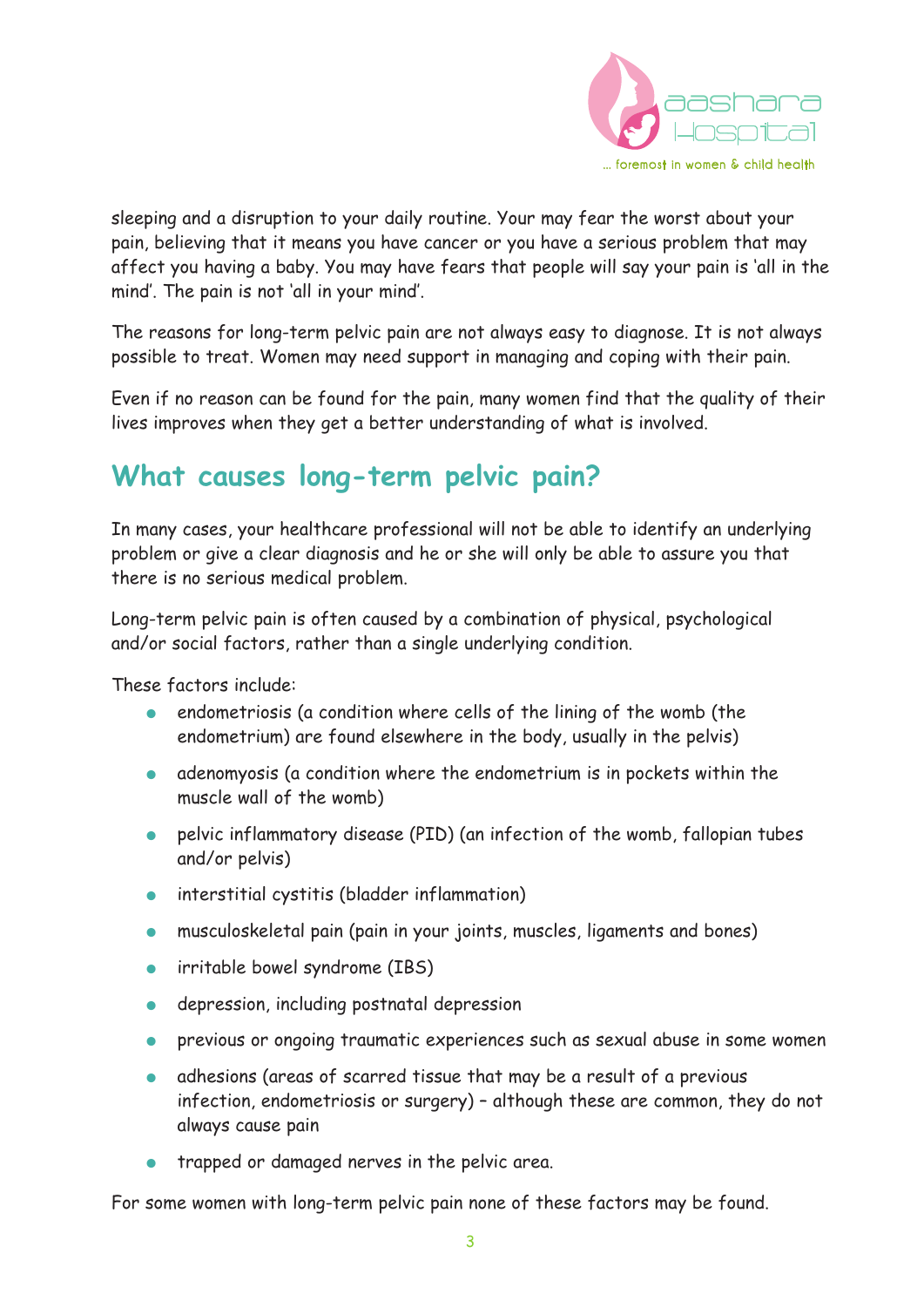

#### **What happens when I first see the doctor?**

At your first appointment, you should have the chance to 'tell your story', describe the pain you have experienced and discuss your anxieties. Your doctor will take your concerns seriously and listen. By working in partnership with you, he or she will aim to identify the cause(s) of your pain. Although at times you may feel you are repeating yourself, your story is important. The way you describe your symptoms is crucial in making a diagnosis. Your doctor will probably ask you a number of questions about:

- the pattern of your pain
- what makes your pain better or worse (certain sorts of movement, for example)
- whether you have noticed other problems that might be linked to the pain (intercourse, bladder, bowel or psychological symptoms, for instance).

You may be asked about aspects of your everyday life including your sleep patterns, appetite and general wellbeing. You may also be asked about how you are feeling and whether you are feeling depressed or tearful. This is because long-term pain is known to cause depression, which in turn may make your pain worse. If your healthcare professional knows how your pain is affecting you personally, this can be taken into account with your treatment.

Your doctor should explain the various factors that can lead to long-term pelvic pain (see section 'What causes long-term pelvic pain?').

## **What types of tests might I be offered?**

Tests do not always involve getting a report from a laboratory. Your own history and the way you describe the pattern of your pain can provide much more valuable information or results. Because of this, you may be asked to keep a 'pain diary'. This involves noting down when your pain occurs, how severe it is, how long it lasts and the things that seem to affect it. A pain diary will also help you to describe your pain and to become more aware of the ways in which it affects you.

Then depending upon your own situation, you may be offered any of the following types of tests:

- You will probably be offered an ultrasound scan.
- You may be offered screening tests for sexually transmitted infections.
- If your pain is related to psychological, bladder or bowel symptoms, your consultant may refer you to a specialist or suggest you see your GP. If you have bowel symptoms, for example, you may be referred to a gastroenterologist who may offer you tests for irritable bowel syndrome (IBS).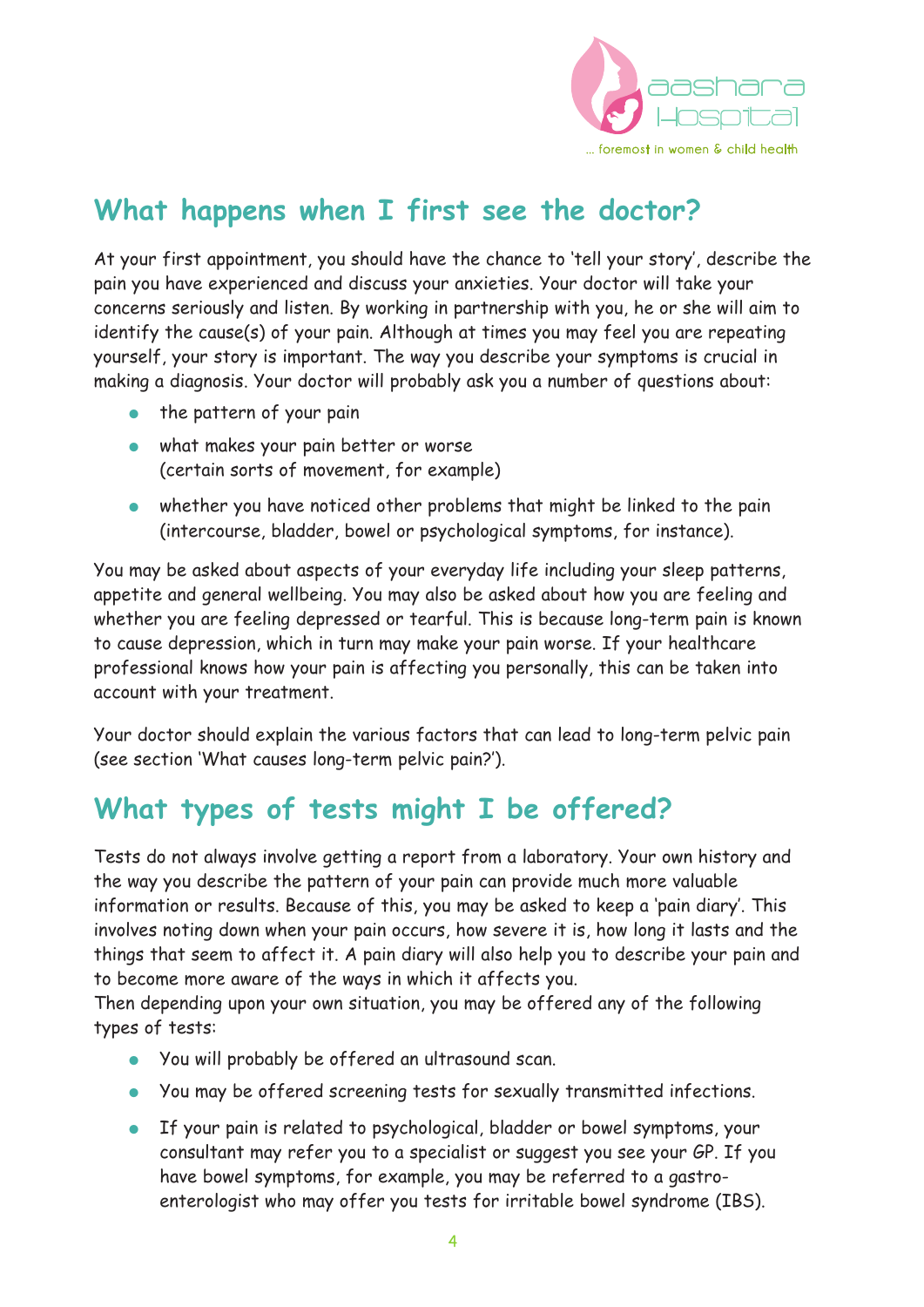

- If your pain occurs on a regular basis at a specific time in your menstrual cycle, then you may be offered drugs to suppress your periods for a few months. This may help your doctor in making a diagnosis.
- You may be offered a diagnostic laparoscopy. This is a procedure carried out under general anaesthetic. It involves a small cut in the abdomen to examine your reproductive organs and look for any abnormality, problems or damage. The surgeon will insert a tiny telescope (called a laparoscope) so that your reproductive organs can be seen more clearly. As with any surgical procedure, there are risks and benefits and these will be explained fully to you when you are offered the test.
- If your health professional thinks that your pain is due to a particular cause, you may be offered treatment on a 'try it and see' basis. Such treatment could help you to avoid a diagnostic laparoscopy, which carries small but significant risks.

#### **What treatment may help?**

Whatever your situation, you may be offered painkillers. If these do not help to control your pain, you may be referred to a pain management team or a specialist pelvic pain clinic. Depending on the type of your pain you may also be offered other treatment.

You should be offered treatment and advice if:

- your pain is related to your menstrual cycle and you have heavy periods
- your pain varies with movement
- you have symptoms suggestive of irritable bowel syndrome
- you may have symptoms suggestive of a sexually transmitted infection or PID.

Your doctor will provide you with full information about all treatment options.

#### **Are there any risks?**

Your doctor or specialist practitioner should give you full detailed information about the risks and benefits of any investigation, surgical procedure and treatment suggested. There are no risks associated with having an ultrasound scan.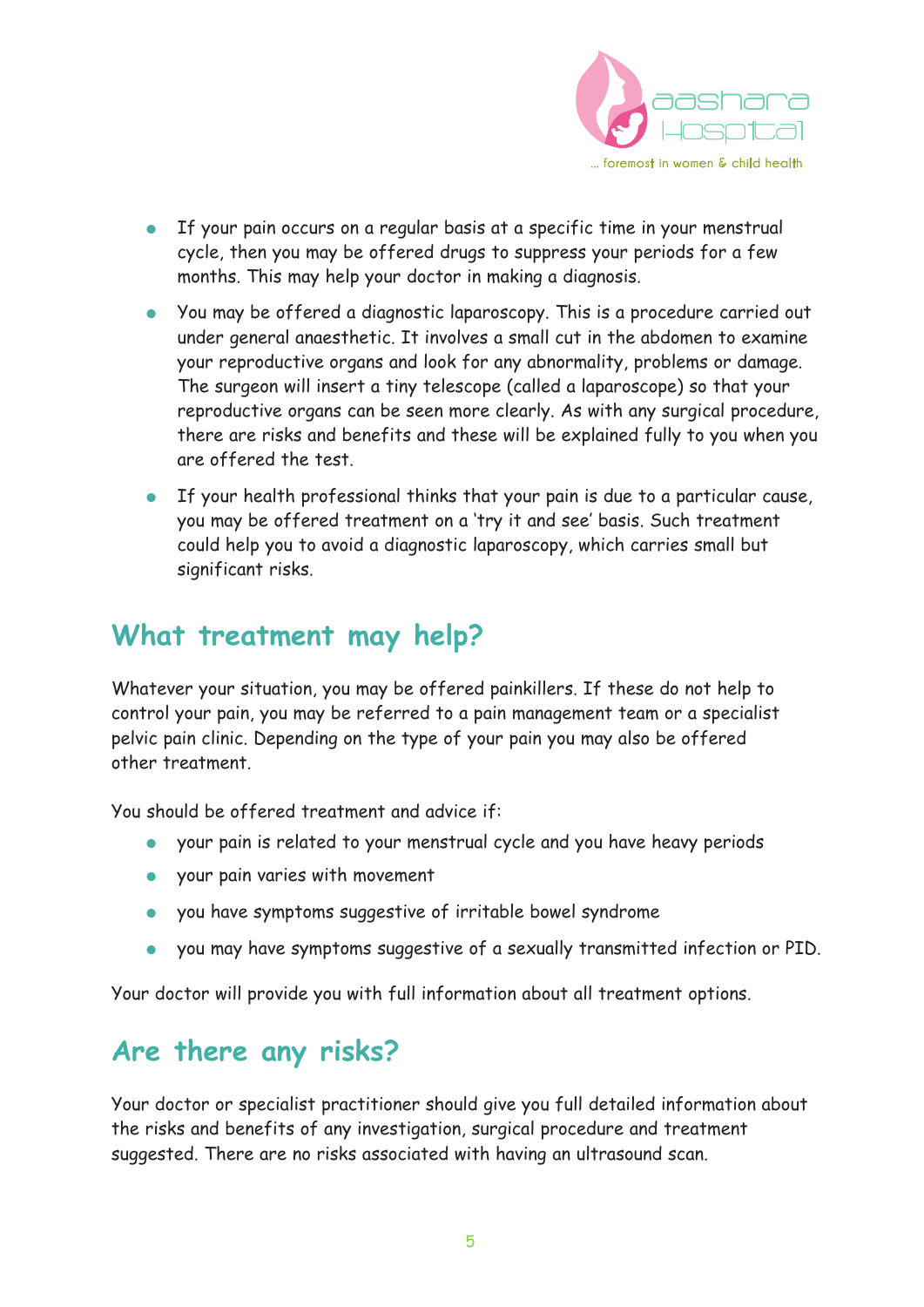

#### **Are there any alternatives?**

Depending on your circumstances, you may have a range of possible options. You may be offered a combination of two or more types of treatment, such as medical treatments with tablets or injections (for example, pain relief or hormone treatment), surgery or pain management strategies. Some people find that complementary therapies can help to manage the pain.

#### **What might happen if I don't have treatment?**

Your doctor may not be able to predict what might happen for you as an individual. For many women the pain gets better with time. Most women have no serious or lifethreatening problem underlying the pain. Many women find that they can cope better with their pain after they have been given a thorough explanation of the nature of the pain, including previous test results and possible causes of the pain. They can also cope better when they feel reassured that there is no serious or life-threatening disease present.

#### **Is there anything else I should know?**

- You should visit your doctor if you experience any of the following:
	- ◆ bleeding from your rectum
	- ◆ a change in your bowel habits which has lasted for more than six weeks
	- ◆ new pain after you have passed the menopause
	- ◆ any unusual swelling in your abdomen
	- ◆ suicidal thoughts
	- ◆ excessive weight loss
	- ◆ irregular vaginal bleeding, such as bleeding between periods, or vaginal bleeding after the menopause or vaginal bleeding during or after sex.
- No treatment can be guaranteed to work all the time for everyone.
- You have the right to be fully informed about your health care and have the opportunity to share in making decisions about it. Your healthcare team should respect and take account of your wishes.
- If you are not comfortable with the final diagnosis, you can ask for a second opinion.